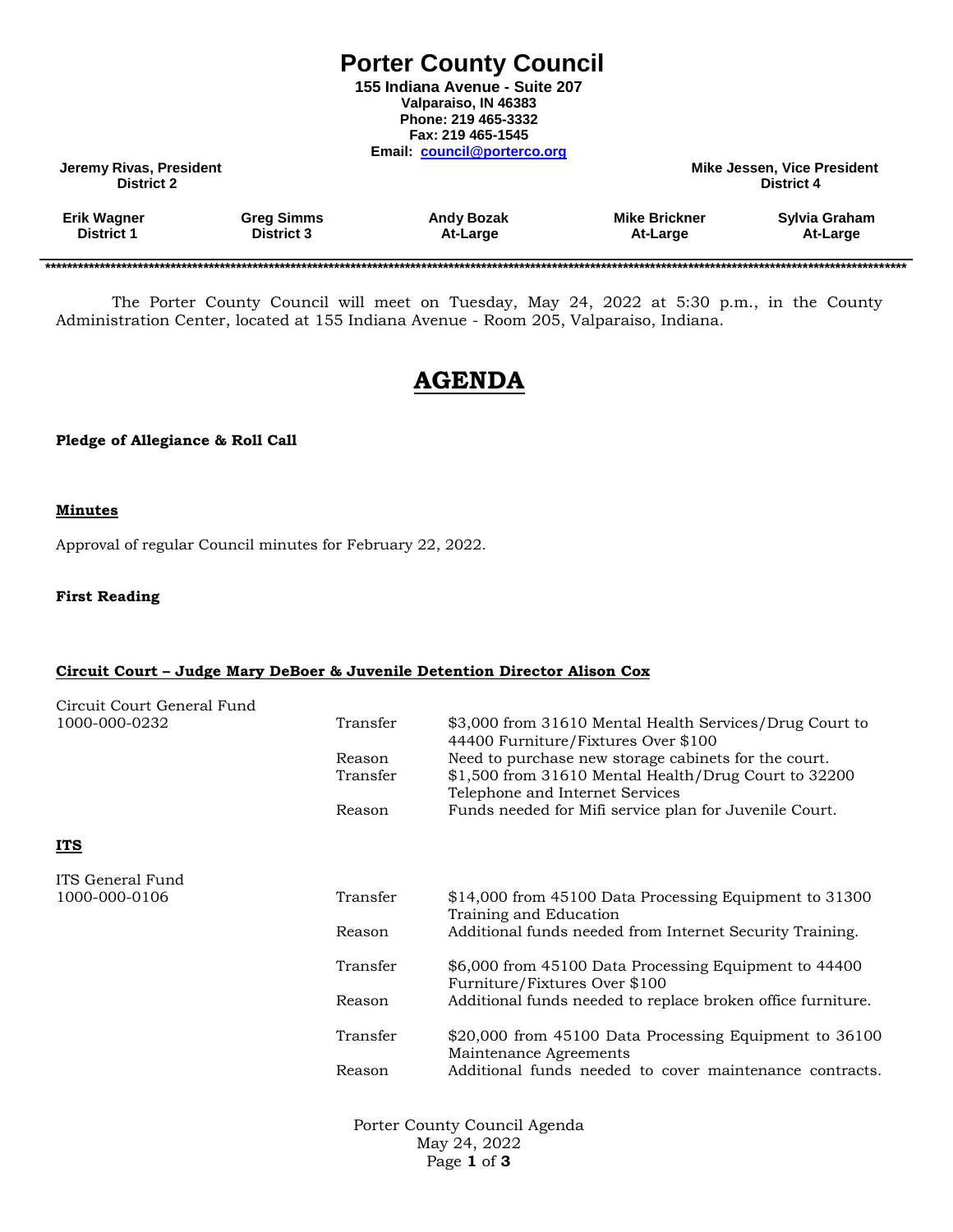## **Portage Township Assessor –Alta Neri**

| Portage Township Assessor General Fund             |                      |                                                                                                                                                                                                                                   |  |
|----------------------------------------------------|----------------------|-----------------------------------------------------------------------------------------------------------------------------------------------------------------------------------------------------------------------------------|--|
| 1000-000-0013                                      | Transfer             | \$1,347 from 39500 Contractual Services to 31300 Training<br>and Education.                                                                                                                                                       |  |
|                                                    | Reason               | Transfer needed for online IAAO courses & AAS Designation.                                                                                                                                                                        |  |
| <b>Porter County Sheriff - David Reynolds</b>      |                      |                                                                                                                                                                                                                                   |  |
| Sheriff Donation Fund<br>4108-000-0005             | Additional<br>Reason | \$12,000 to 44500 Patrol K-9<br>To cover the cost of K-9, these monies have been donated<br>by the Porter County Substance Abuse Council.                                                                                         |  |
| Sheriff's Inmate Processing Fund<br>4911-000-0380  | Additional<br>Reason | \$71,137 to 45400 Other Equipment<br>To cover the cost of new identification bracelet system for<br>the inmates.                                                                                                                  |  |
| <b>Prosecutor - Prosecutor Gary Germann</b>        |                      |                                                                                                                                                                                                                                   |  |
| Prosecutors Pre-Trial Fund<br>2503-000-0009        | Additional           | $$10,000$ to 21100 Office Supplies<br>\$20,000 to 31100 Legal                                                                                                                                                                     |  |
|                                                    | Reason               | Need to appropriate line item for this fund for Office<br>Supplies. And also the additional for Legal we have a<br>constant flow of deposition.                                                                                   |  |
| Domestic Violence/VOCA Grant Fund<br>8112-000-0009 | Additional           | \$4,000 to 21100 Office Supplies<br>\$1,000 to 21200 Office Fixtures under \$100<br>\$16,000 to 31300 Training and Education<br>\$3,000 to 44100 Office Equipment over \$100                                                      |  |
|                                                    | Reason               | Appropriations need for reimbursement & future anticipated<br>expenses.                                                                                                                                                           |  |
| Animal Shelter - Director Toni Bianchi             |                      |                                                                                                                                                                                                                                   |  |
| Animal Shelter General Fund                        | Form 144             |                                                                                                                                                                                                                                   |  |
| 1000-000-0626                                      | Reason               | Kennel Supervisor to Health Care Technician<br>Rescue/Event/Volunteer Coordinator to Health Care Technician<br>Job Title changes for two positions and new Job Descriptions for<br>new title changes with no changes in salaries. |  |
| Animal Shelter – Shelter Fees                      |                      |                                                                                                                                                                                                                                   |  |
| 4007-000-0626                                      | Form 144             | Kennel Supervisor to Health Care Technician<br>Rescue/Event/Volunteer Coordinator to Health Care Technician                                                                                                                       |  |
|                                                    | Reason               | Job Title changes for two positions and new Job Descriptions for<br>new title changes with no changes in salaries.                                                                                                                |  |
| Animal Shelter Donation Fund<br>4101-000-0626      | Additional           | \$15,000 to 22500 Other Supplies<br>\$50,000 to 23500 Building Maintenance                                                                                                                                                        |  |
|                                                    | Reason               | Appropriations needed for Other Supplies (cat hutches,<br>dog kennel doors and tops) and for Building Maintenance<br>(Need to change to heavier gauge fencing for outdoor dog runs)                                               |  |

Porter County Council Agenda May 24, 2022 Page **2** of **3**